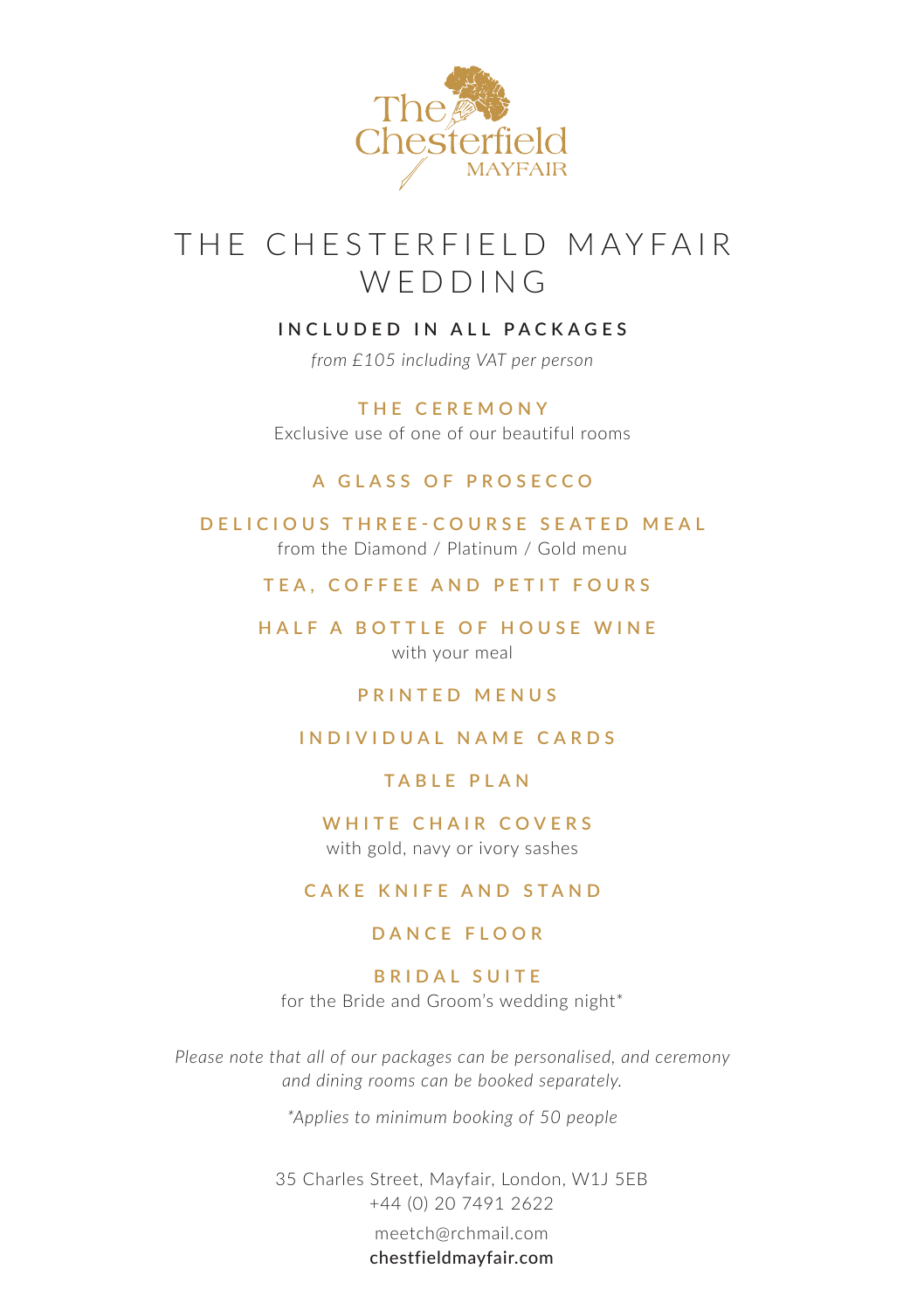

# DIAMOND MENU

*£135 per person*

# **CHOICE OF STARTERS**

CHICKEN & FOIE GRAS TERRINE *with raisin chutney and toasted brioche* LOBSTER BISQUE SOUP *with rouille crouton* SCOTTISH SMOKED SALMON *with caviar and dill dressing* PROVENCAL VEGETABLE SALAD *with rocket and goats' cheese crumble*

# **CHOICE OF MAINS**

HERB CRUSTED RACK OF LAMB *with dauphinoise potatoes, ratatouille, haricot verte and rosemary sauce (served medium)*

FILLET OF SCOTTISH BEEF WELLINGTON *with fondant potato, seasonal vegetables and Madeira jus (served medium)*

> LINE CAUGHT FILLET OF SEA BASS *with parsley mashed potato and lobster sauce*

POTATO & PANCAKE CANNELLONI *with rocket and parmesan salad*

# **CHOICE OF DESSERTS**

CHEF'S SELECTION OF BRITISH & CONTINENTAL CHEESE *with grapes, celery and biscuits*

> JAFFA CAKE PUDDING *with chocolate ganache and orange jelly*

> > PLUM & ALMOND TART *with mixed berry ice cream*

VANILLA & RASPBERRY CHEESECAKE

# COFFEE & PETIT FOURS

*Please select one starter, one main course and one dessert from the above menu. Please also include any dietary requirements.*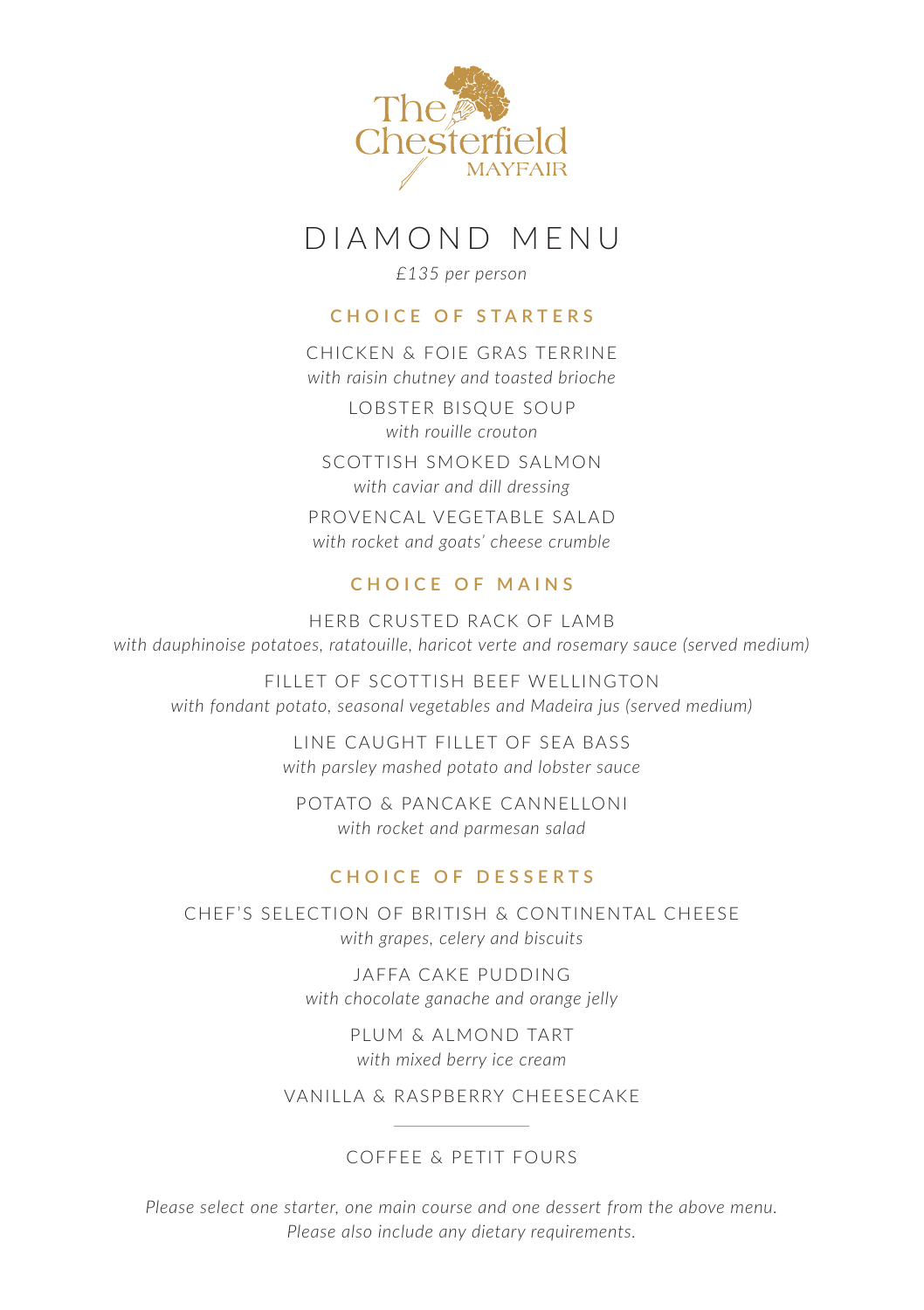

# PLATINUM MENU

*£120 per person*

# **CHOICE OF STARTERS**

CORNISH CRAB CAKES *with sweet pepper chutney and basil mayonnaise*

TOMATO AND GOATS' CHEESE TART *with red onion jam and rocket salad*

CHICKEN LIVER & FOIE GRAS PARFAIT *with toasted brioche*

BEETROOT SALMON GRAVLAX *with potato and chive salad and dill dressing*

# **CHOICE OF MAINS**

CORN FED CHICKEN WRAPPED IN CURED BACON *with garlic mashed potato, baby onions and red wine sauce*

NORTH YORK SLOW COOKED PORK *with bramley apples, black pudding Scotch egg and cider sauce*

PAN-FRIED SEA BREAM *with fondant potato, baby vegetables and champagne butter sauce*

> WILD MUSHROOM RISOTTO *with parmesan, truffle and pine nuts*

# **CHOICE OF DESSERTS**

CHEF'S SELECTION OF BRITISH & CONTINENTAL CHEESE *with grapes, celery and biscuits*

CHOCOLATE TART WITH RASPBERRY SORBET

VANILLA CRÈME BRULEE

PEAR AND ALMOND TART *with toasted almonds and vanilla ice cream*

#### COFFEE & PETIT FOURS

*Please select one starter, one main course and one dessert from the above menu. Please also include any dietary requirements.*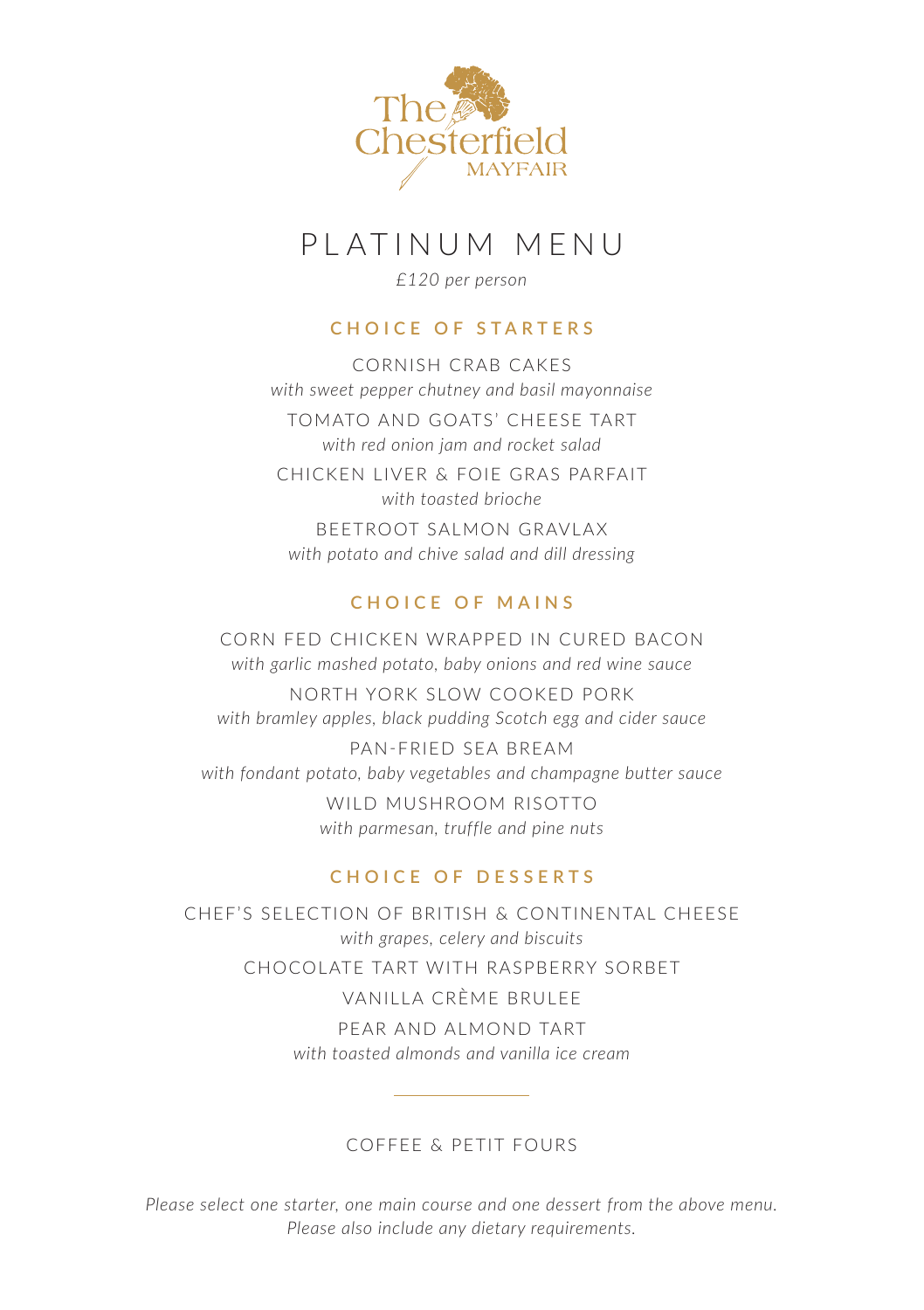

# GOLD MENU

*£105 per person*

#### **CHOICE OF STARTERS**

PLUM TOMATO SOUP *with goats' cheese crouton*

WILD MUSHROOM TART *with poached egg and hollandaise sauce*

HAM HOCK TERRINE *with tomato chutney and toasted granary bread* SMOKED HADDOCK FISH CAKES *with pineapple and chilli relish*

#### **CHOICE OF MAINS**

BREAST OF DEVONSHIRE TRUFFLE BUTTERED CHICKEN *with fondant potato, baby leeks & wild mushroom fricassee* BARBARY DUCK BREAST *with rosti potato, spinach and port sauce* PAN-FRIED SCOTTISH SALMON *with parsley mashed potato and shrimp butter sauce* WILD MUSHROOM & GOATS' CHEESE PANCAKES *with rocket salad and hazelnut pesto*

#### **CHOICE OF DESSERTS**

CHEF'S SELECTION OF BRITISH & CONTINENTAL CHEESE *with grapes, celery and biscuits*

LEMON TART *with raspberry sorbet*

MARBLE CHOCOLATE CHEESECAKE *with berry compote*

# HONEYCOMB ICE CREAM

#### COFFEE & PETIT FOURS

*Please select one starter, one main course and one dessert from the above menu. Please also include any dietary requirements.*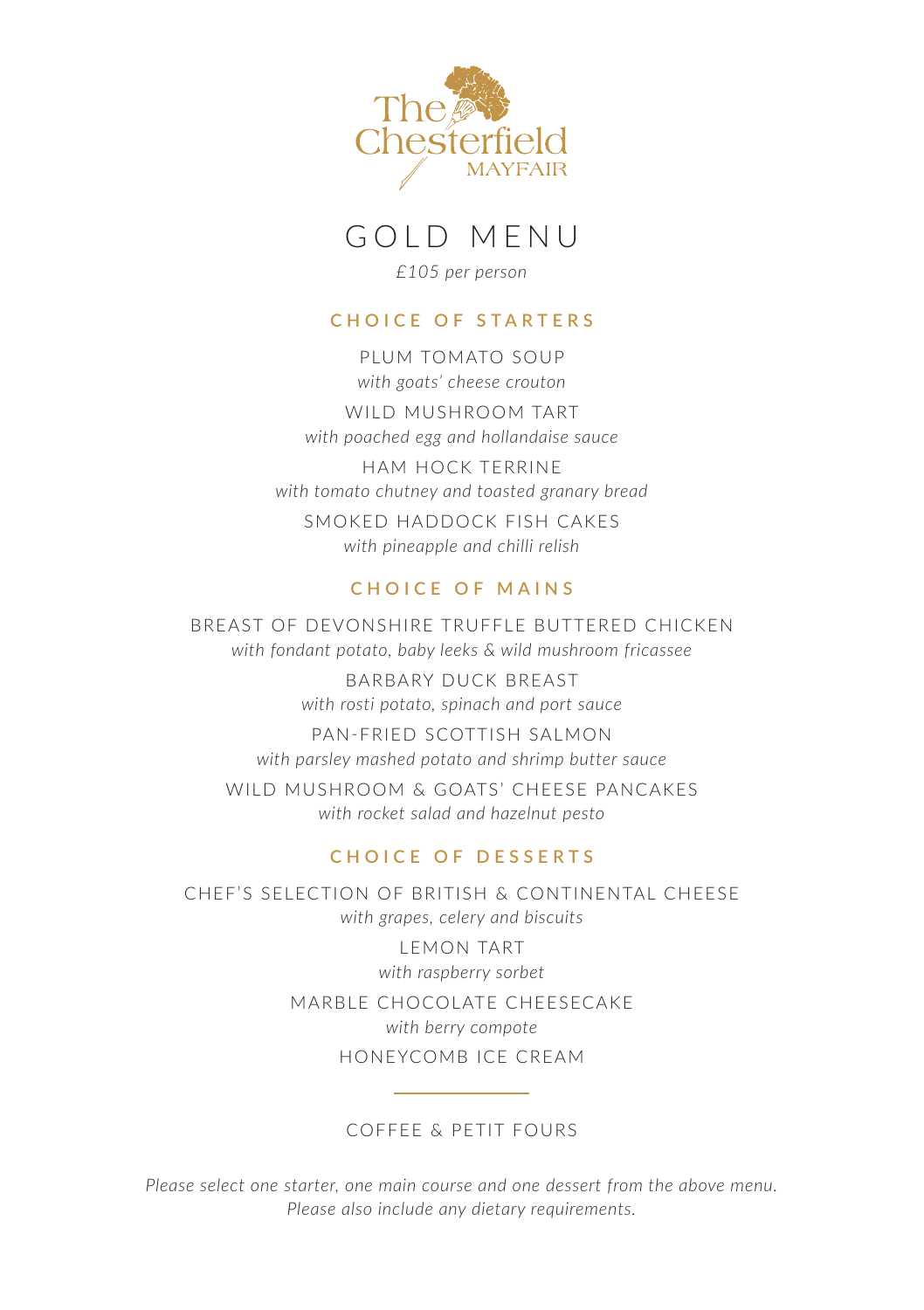

# ENHANCE YOUR PACKAGE **WITH THESE OPTIONAL EXTRAS**

#### **HALF-HOUR PROSECCO RECEPTION**

*£15 per person*

#### **HALF-HOUR CHAMPAGNE RECEPTION**

*£30 per person*

# **THREE CANAPÉS ON ARRIVAL**

*£8 per person*

### **PREMIUM BAR**

One bottle of wine per person and after-dinner drinks (unlimited house spirits, soft drinks and bottled beers for up to two hours)

*£45 per person*

#### **BOTTLE OF MINERAL WATER**

*£5 per person*

35 Charles Street, Mayfair, London, W1J 5EB +44 (0) 20 7491 2622

> meetch@rchmail.com chestfieldmayfair.com